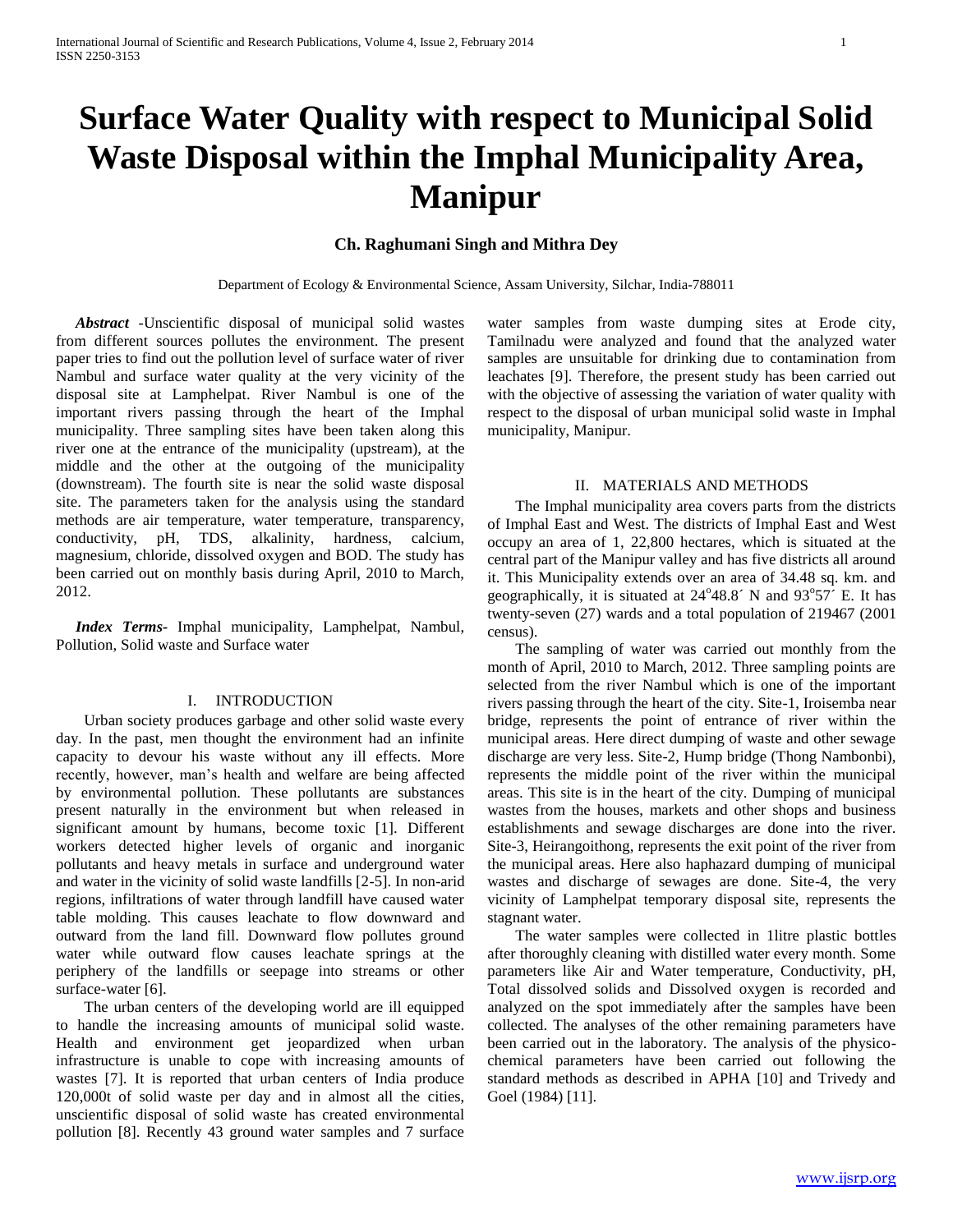## III. RESULTS AND DISCUSSION

The variation in the physico-chemical parameters of water in the four different sites i.e. site-1, site-2, site-3 (along the river Nambul) and site-4 at the very vicinity of Lamphelpat disposal site are given in the Table-1.

The mean air temperatures at the sites 1, 2, 3 and 4 are  $26.08 \pm$ 5.09° C, 27.04  $\pm$  5.22° C, 24.67  $\pm$  5.12° C and 23.75  $\pm$  5.50° C respectively. The water temperature at site 1, 2, 3, and 4 are 21.88  $\pm$  4.88, 22.54  $\pm$  5.74, 22.21  $\pm$  4.94, 23.54  $\pm$  5.62 respectively. The water temperature at the sites 2, 3 and 4 are higher than that of site-1. After the river enters within the

municipal area, several human activities like dumping of waste from the domestic, commercial and other sources is done into this river. This higher value of temperature may be due to reaction of chemicals and discharged into water bodies [12]. The mean transparency value at the study sites 1, 2, 3 and 4 are 18.5  $\pm$  8.59, 15.5  $\pm$  8.30, 17.58  $\pm$  9.53 and 18.94  $\pm$  6.1 respectively. During the study period the transparency ranges from 5 cm to 33.7 cm. The mean transparency was highest at site-4 i.e.  $18.94 \pm$ 6.1 and the lowest was at site-2 i.e.  $15.5 \pm 8.30$ . The lowest at site-2 may be because of the discharge of sewages and other waste materials in addition to other human activities.

| <b>Parameter</b>              | <b>Nambul River</b> |                    |                    | <b>Disposal site</b> |
|-------------------------------|---------------------|--------------------|--------------------|----------------------|
|                               | <b>SITE -1</b>      | SITE-2             | <b>SITE -3</b>     | SITE-4               |
| Air Temperature $(^{\circ}C)$ | $26.08 \pm 5.09$    | $27.04 \pm 5.22$   | $24.67 \pm 5.12$   | $23.75 \pm 5.50$     |
|                               | $(14-33)$           | $(15-33)$          | $(14-30)$          | $(11-30)$            |
| Water Temperature(°C)         | $21.88 \pm 4.88$    | $22.54 \pm 5.74$   | $22.21 \pm 4.94$   | $23.54 \pm 5.62$     |
|                               | $(12-27)$           | $(12-36)$          | $(13-27)$          | $(12-31)$            |
| Transparency (cm)             | $18.5 \pm 8.59$     | $15.5 \pm 8.30$    | $17.58 \pm 9.53$   | $18.94 \pm 6.1$      |
|                               | $(5.6 - 33.6)$      | $(5.1-29.4)$       | $(5-33.7)$         | $(11.2 - 29.8)$      |
| Conductivity (µmho/cm)        | $129.58 \pm 30$     | $196.25 \pm 72.04$ | $242.5 \pm 97.59$  | $605 \pm 158.64$     |
|                               | $(80-180)$          | $(80-310)$         | $(90-450)$         | $(240-820)$          |
| pH                            | $7.09 \pm 0.52$     | $6.77 \pm 0.46$    | $6.79 \pm 0.48$    | $6.99 \pm 0.5$       |
|                               | $(6.29 - 8.56)$     | $(6.3 - 7.62)$     | $(6.23 - 7.7)$     | $(6.27 - 7.8)$       |
| TDS (ppm)                     | $42.5 \pm 12.25$    | $66.25 \pm 33.47$  | $93.33 \pm 54.83$  | $1055.42 \pm 589.24$ |
|                               | $(20-60)$           | $(20-160)$         | $(20-280)$         | $(70-1920)$          |
| Alkalinity (mg/l)             | $86.25 \pm 21.17$   | $99.58 \pm 33.72$  | $111.04 \pm 38.16$ | $240.83 \pm 140.95$  |
|                               | $(50-120)$          | $(55-170)$         | $(55-190)$         | $(35-485)$           |
| Hardness (mg/l)               | $35.75 \pm 10.96$   | $41.5 \pm 12.94$   | $47.5 \pm 21.11$   | $192.29 \pm 64.28$   |
|                               | $(18-54)$           | $(18-60)$          | $(18-110)$         | $(43-292)$           |
| Calcium (mg/l)                | $9.15 \pm 5.12$     | $9.92 \pm 5.94$    | $11.86 \pm 6.05$   | $26.95 \pm 13.09$    |
|                               | $(1.6 - 20.04)$     | $(0.8 - 20.04)$    | $(1.6 - 20.04)$    | $(7.21 - 59.32)$     |
| Magnesium (mg/l)              | $3.31 \pm 2.15$     | $4.43 \pm 2.50$    | $4.61 \pm 3.46$    | $30.98 \pm 14.21$    |
|                               | $(0-7.8)$           | $(0.97 - 10.72)$   | $(1.46 - 16.57)$   | $(3.9 - 55.06)$      |
| Chloride $(mg/l)$             | $9.11 \pm 3.7$      | $12.60 \pm 6.23$   | $16.63 \pm 10.30$  | $71 \pm 30.57$       |
|                               | $(2.84 - 17.04)$    | $(2.84 - 24.14)$   | $(2.84 - 41.18)$   | $(17.04 - 147.68)$   |
| DO(mg/l)                      | $4.78 \pm 1.17$     | $3.71 \pm 1.40$    | $3.28 \pm 1.4$     | $5.46 \pm 3.55$      |
|                               | $(3.04 - 6.89)$     | $(1.62 - 5.47)$    | $(1.01 - 7.09)$    | $(2.23-19.86)$       |
| $BOD$ (mg/l)                  | $1.74 \pm 0.91$     | $5.02 \pm 2.49$    | $4.89 \pm 2.54$    | $5.43 \pm 2.73$      |
|                               | $(0.61 - 3.65)$     | $(0.91 - 8.83)$    | $(0.91 - 9.14)$    | $(0.91 - 9.74)$      |

**Table 1: Physico-chemical parameters of Nambul River and Lamphelpat disposal site during April 2010 to March 2012. The values are Means for the different month ± SD and Range.**

Conductivity, the capacity to conduct electric current in a solution ranges from 80 µmho/cm to 820 µmho/cm during the study period. The mean values at the study sites 1, 2, 3 and 4 are  $129.58 \pm 30$ ,  $196.25 \pm 72.04$ ,  $242.5 \pm 97.59$  and  $605 \pm 72.04$ 158.64 respectively. The conductivity gradually increases from sites 1 to 3 along the river. But the highest mean conductivity value was observed at site-4. The higher value of conductivity may be because of the discharge of runoff from the unsegregated waste dumped. The value is comparable with that reported from the two Wetlands of Tiptur Taluk, Karnataka (560.67µmho/cm in Bajgur and 265.25µmho/cm in Sugur) [13]. The highest value of conductivity (1940) µmho/cm) was reported from the Cauvery River, Tamil Nadu [14].

The average pH value at site-1 is  $7.09 \pm 0.52$  and at site 2, 3 and 4 are  $6.77 \pm 0.46$ ,  $6.79 \pm 0.48$  and  $6.99 \pm 0.5$ respectively. The pH value during the study period ranges from 6.23 to 8.56 across the study sites. The pH value at the sites 2, 3 and 4 shows slight acidic nature. It may be because of the waste dumping. This was in support of the values reported from the Brahmani River, Orissa [15].The observed minimum value of pH are slightly lower than the desirable value prescribed by BIS, Bureau of Indian Standard (6.5-8.5)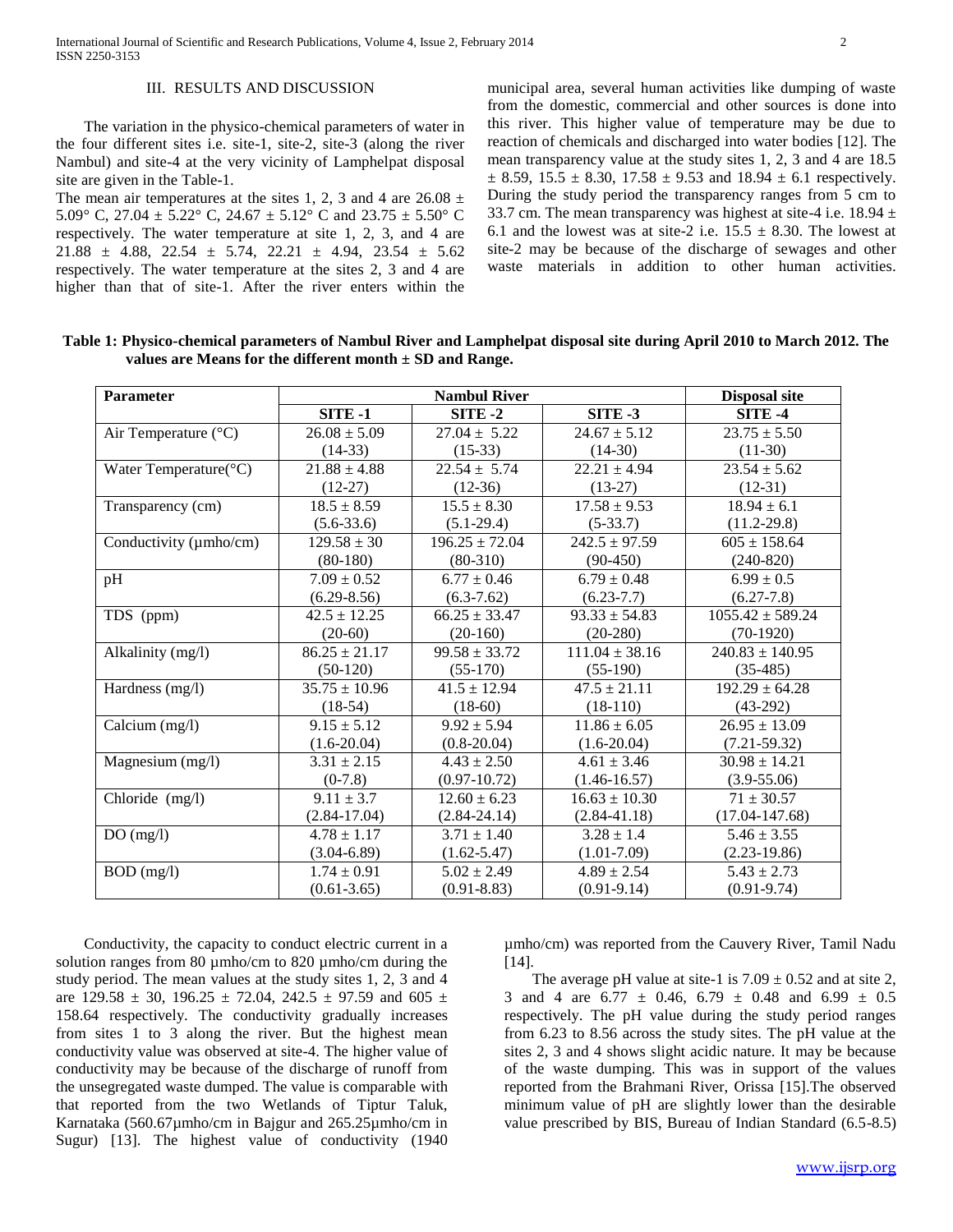for drinking water and maximum values in all sites are within the desirable limit except in site-1.

The mean value of the TDS at site-1 is  $42.5 \pm 12.25$  and at sites 2 and 3 are  $66.25 \pm 33.47$  and  $93.33 \pm 54.83$ respectively, whereas at site-4 it was  $1055.42 \pm 589.24$ . The TDS values varied from 20 ppm to 1920 ppm in all the sites during the study period. The value of TDS gradually increases from site-1 to site-3 along the river Nambul. The values can be comparable with that reported from the vicinity of the municipality dumping sites of Karimganj district, Assam, India [16]. The maximum value in the present study was observed at site-4 which is comparable with the value of 1324 mg/l reported from the Cauvery River, Tamil Nadu [14]. TDS value may be higher due to run off from many bathing ghats, municipality solid garbage dump and other wastages [17].

During the study period the mean alkalinity value at the different sites 1, 2, 3 and 4 are  $86.25 \pm 21.17$ ,  $99.58 \pm 33.72$ ,  $111.04 \pm 38.16$  and  $240.83 \pm 140.95$  respectively. The value ranges from 35 mg/l to 485 mg/l across the sites. There is gradual increase in the values from site-1 to site-3 along the river and the highest value was observed at the site-4, the very vicinity of municipal waste dumping yard. The minimum values are comparable with the value (32-64 mg/l) reported from Thengapattanam estuary, Tamilnadu, India [18]. Higher values can be supported by the value (112-148 mg/l) reported from river Chambal in Kota city area, Rajasthan, India [19] and Jagadeshappa et al. (2011) from the two Wetlands of Tiptur Taluk, Karnataka [13]. It is also supported by the values (13-246 mg/l) reported from Ganga River, Kanpur [20]. The observed mean value at site-4 exceeds the desirable range prescribed by BIS (200mg/l).

The mean hardness values are  $35.75 \pm 10.96$ ,  $41.5 \pm 10.96$ 12.94, 47.5  $\pm$  21.11 and 192.29  $\pm$  64.28 respectively for sites 1, 2, 3, and 4. Hardness values ranges from 18 mg/l to 292 mg/l during the study period. The higher value of hardness is observed at site-3 and the highest at site-4. The high hardness in river water may be because of the discharge of untreated domestic wastes and industrial effluents [21]. The mean value of calcium at the study sites 1, 2, 3 and 4 are  $9.15 \pm 5.12$ , 9.92  $\pm$  5.94, 11.86  $\pm$  6.05 and 26.95  $\pm$  13.09 respectively. Calcium concentration varied from 0.8 mg/l to 59.32 mg/l in the study sites during the study period. There is gradual increase in the mean value from site-1 to site-3 along the river and it was maximum at site-4, the disposal site. The mean value of magnesium at the sites 1, 2, 3 and 4 are  $3.31 \pm 2.15$ ,  $4.43 \pm 1.5$ 2.50, 4.61  $\pm$  3.46 and 30.98  $\pm$  14.21 respectively. Magnesium ranges from 0 mg/l to 55.06 mg/l during the study period. The highest value at site-4 may be because of the runoff from the dump site. The observed value of magnesium at site-4 is slightly greater than the desirable value prescribed by BIS.

The mean chloride value at the sites 1, 2, 3 and 4 are 9.11  $\pm$  3.7, 12.60  $\pm$  6.23, 16.63  $\pm$  10.30 and 71  $\pm$  30.57 respectively. Chloride concentration from across the sites ranges from 2.84 mg/l to 147.68 mg/l. The value is gradually increasing from site-1 to site-3 and the highest value is observed at site-4. The finding is similar with that reported in [22] which state that municipal sewage and domestic waste in river water raises the chloride value. Reference [23] reported that the greater value of chloride in surface water might be due to natural processes like passage of water through natural salt formations in the earth or it may be an indication of pollution from domestic waste.

The mean dissolved oxygen value at site-1, site-2, site-3 and site-4 are  $4.78 \pm 1.17$ ,  $3.71 \pm 1.40$ ,  $3.28 \pm 1.4$  and  $5.46 \pm 1.4$ 3.55 respectively. The dissolved oxygen value ranges from 1.01 mg/l to 19.86 mg/l across the study sites during the study period. The mean value of biological oxygen demand, the indicator of bi-oxidisable inorganic and organic substances at the study site-1, site-2, site-3 and site-4 are  $1.74 \pm 0.91$ ,  $5.02 \pm$ 2.49, 4.89  $\pm$  2.54, and 5.43  $\pm$  2.73 respectively. The BOD value varied from 0.61 mg/l to 9.74 mg/l across the study sites during the study period. The lowest value of BOD at site-1 indicates least organic pollutants while the higher value at sites 2 and 4 indicate the water is moderately polluted by organic wastes. The result is comparable with that reported (1.26-2.81 mg/l) from the Dhamra estuary [24] and (1.20- 12.20 mg/l) reported from the river Chambal in Kota city area, Rajasthan [19].

#### IV. CONCLUSION

From the study of the physico-chemical parameters of water it can be concluded that disposal of solid waste in water bodies leads to pollution of water quality. It also shows that there are differences in the values of parameter between the waste disposal area and non disposal area. It also can be concluded that proper management of the municipal solid waste should be practiced to minimize harmful effect on river which is also used for drinking and other domestic work by people living along the course of river. The public should be given proper awareness regarding the haphazard dumping of solid waste into water bodies and their health impact. Illegal open dumping is hazardous and pollute both land and water (lotic as well as lentic). Considering the impact of pollutants on public health it is essential to prevent pollution of River Nambul as well as water bodies near the disposal site and develop scientific management of solid waste, segregation at source etc. so that aquatic system pollution may be avoided.

#### ACKNOWLEDGMENT

The authors are thankful to the Directorate of Environment Govt. of Manipur for providing the laboratory facility. The first author also would like to acknowledge UGC for the financial assistance provided through AUS-UGC fellowship.

#### REFERENCES

- [1] I.A.Ololade, A. Adewunmi, A. Ologundudu and A. Adeleye, "Effects of household wastes on surface and underground waters", *International Journal of Physical Sciences,* 2009, vol.4, no.1, pp 022-029. [http://www.academicjournals.org/IJPS.](http://www.academicjournals.org/IJPS)
- [2] E.van der Broek and N. Y. Kirov, The characterization of municipal solid wastes. Proc. Australian Waste Disposal Conference Sydney, 1971, pp 23-29.
- [3] J.P. Murray, "Ground water contamination by sanitary landfill leachate and domestic wastewater in carbonate terrain. Principal source